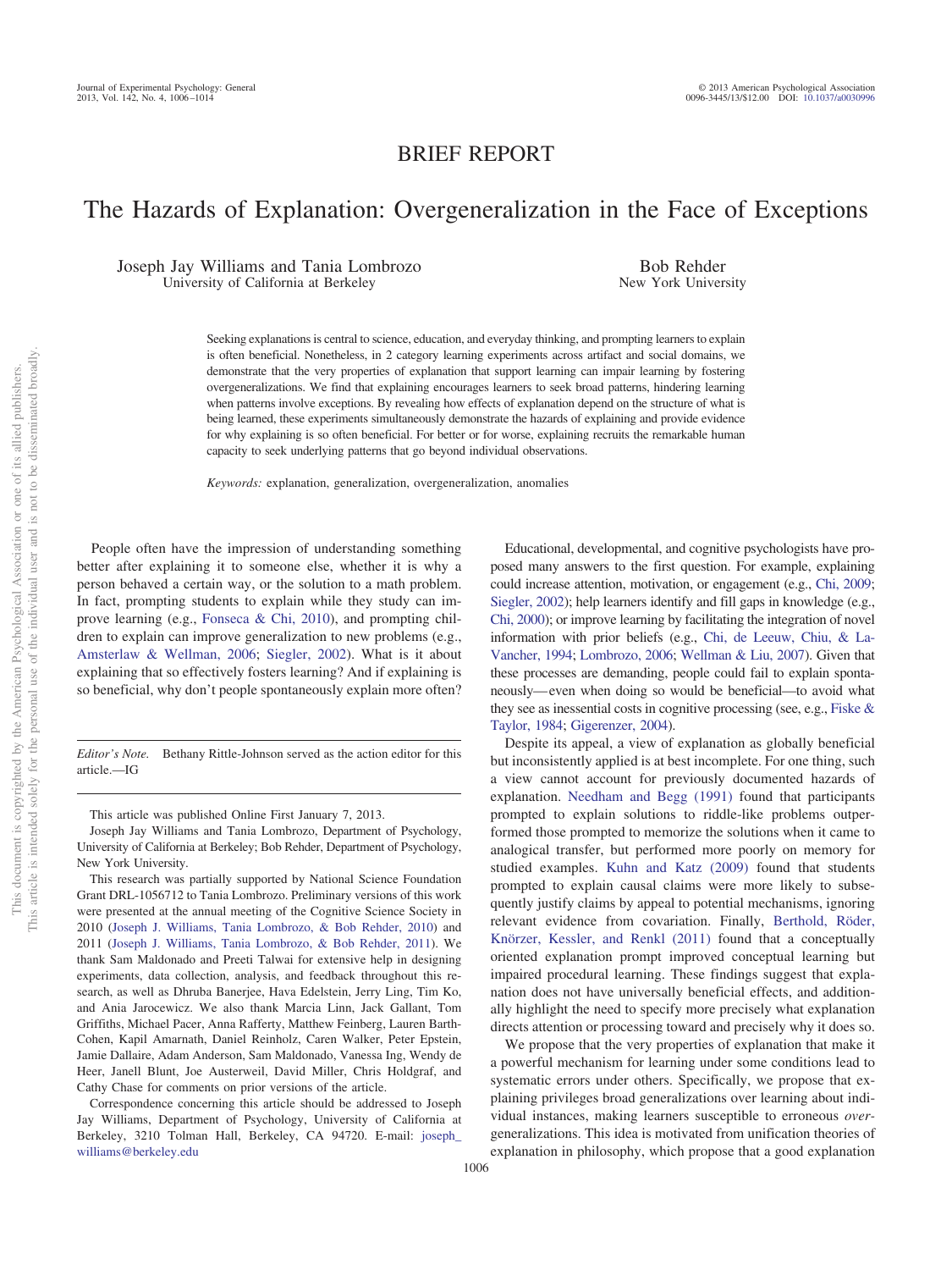is one that subsumes the fact or observation being explained as an instance of a broad pattern or generalization (e.g., [Friedman, 1974;](#page-7-11) [Kitcher, 1981,](#page-7-12) [1989\)](#page-7-13). Explaining should therefore drive people to search for patterns that support satisfying explanations. In line with this prediction, we have found that explaining makes people more likely to discover patterns that account for a broad range of observations, even when alternative patterns are more salient [\(Wil](#page-8-4)[liams & Lombrozo, 2010\)](#page-8-4).

Here we test a novel and counterintuitive prediction of this account: that explaining can impair learning by leading to erroneous overgeneralizations when patterns involve exceptions. Such a finding would not only challenge the idea that explanation merely boosts processing or attention, but also shed light on what explanation directs effort and attention toward, and ultimately why explaining is so often beneficial for learning.

#### **Experiment 1**

Experiment 1 investigated effects of explanation in learning novel categories. Participants were prompted to explain or "think aloud" while studying 10 labeled exemplars, where the underlying category structure involved a "reliable" pattern without exceptions or a "misleading" pattern with two exceptions. The exemplars additionally involved unique features that supported perfect classification. If explaining encourages learners to discover and privilege broad patterns in the face of exceptions, then participants who explain should fare more poorly than those who think aloud when the pattern is misleading.

The inclusion of a think aloud condition with an identical learning task was crucial to discriminate effects of explanation from previously documented effects of verbalization or intentional learning, which can impair some kinds of category learning, memory, and implicit grammar acquisition (e.g., [Ashby & Maddox,](#page-7-14) [2005;](#page-7-14) [Love, 2002;](#page-7-15) [Mathews et al., 1989;](#page-7-16) [Toth, Reingold, &](#page-8-5) [Jacoby, 1994\)](#page-8-5). Experiment 1 can therefore isolate distinctive contributions of explaining to the specific impairment we predict: ignoring individual instances in favor of generalizations.

#### **Method**

**Participants.** Participants were 240 undergraduates and members of the University of California Berkeley community who participated in exchange for pay or course credit.

#### **Materials and procedure.**

*Learning phase.* Participants learned to classify 10 novel objects (vehicles) into two categories through repeated classification, feedback, and study (see [Figure 1\)](#page-1-0). Participants received instructions and then completed a study trial consisting of (a) classifying an unlabeled object as "Dax" or "Kez" based on its description (e.g., blue, lightly insulated, etc.), (b) receiving feedback on category membership, and (c) studying the labeled object. During study, participants in the explain condition were prompted by a sentence on the screen to explain why the item might be a Dax [Kez], whereas those in the think aloud condition were prompted to say out loud whatever they were



<span id="page-1-0"></span>*Figure 1.* Schematic representation of the learning task from Experiment 1. Steps 1–3 in the learning phase were repeated for each item in each block, with participants repeating blocks until they achieved perfect classification or reached the maximum of 15.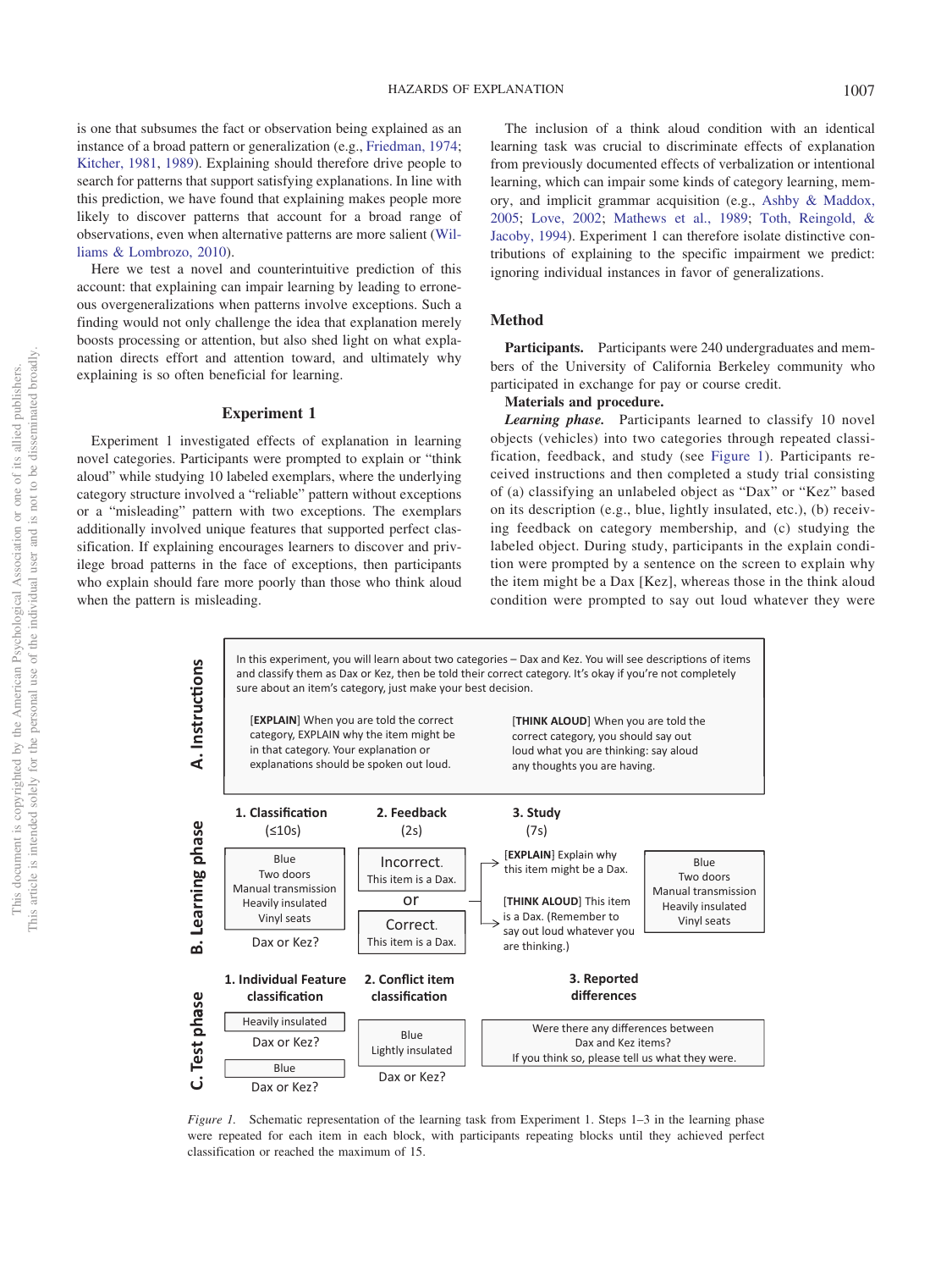thinking.<sup>1</sup> This process was repeated for all 10 items to form a single "block," and participants repeatedly classified blocks until achieving perfect classification or reaching the maximum of 15 blocks.

Each object description included one unique color feature, one feature relevant to a pattern (suitability for hot vs. cold climates), and three features that were not diagnostic of category membership (see [Table 1;](#page-3-0) materials were adapted from [Kaplan & Murphy,](#page-7-17) [2000,](#page-7-17) by the addition of the unique color features). Participants could thus classify by remembering the 10 unique features (e.g., "The red one is a Dax") or by finding a pattern in the 10 patternrelated features (e.g., "A Dax is a vehicle for warm climates"). We manipulated whether this pattern was reliable (no exceptions, as in [Kaplan & Murphy, 2000\)](#page-7-17) or misleading (two exceptions in 10, created by randomly switching two pattern-related features in each block). We chose two exceptions as the most minimal manipulation of pattern reliability.

*Postlearning measures.* To investigate effects of explanation and pattern reliability on learning about category membership via unique versus pattern-related features, we included several postlearning measures (see [Figure 1\)](#page-1-0).

*Individual feature classification.* Each unique and patternrelated feature was presented individually in a random order. Participants were asked which category an item with that feature would belong to.

*Conflict classification.* Participants classified 10 "conflict items" that paired a pattern-related feature and a unique feature that corresponded to opposite classifications.

*Reported differences.* Participants reported differences across categories, typing their responses.

#### **Results**

**Learning time.** A 2 (study condition: explain, think aloud)  $\times$ 2 (pattern reliability: reliable, misleading) analysis of variance (ANOVA) on the mean number of blocks to reach the learning criterion revealed that participants learned more quickly when the pattern was reliable than misleading,  $F(1, 236) = 44.5$ ,  $p < .001$ ,  $\eta_p$  = .26 (see [Figure 2A\)](#page-3-1). However, this effect was qualified by an interaction between study condition and pattern reliability, *F*(1,  $236$ ) = 6.3,  $p < .05$ ,  $\eta_p = .03$ .<sup>2</sup> We therefore evaluated effects of explanation separately for each pattern.

When the pattern was reliable, there was a trend for the explain group to learn faster than the think aloud group,  $t(118) = 1.43$ ,  $p = 0.16$ ,  $d = 0.26$ . When the pattern was misleading, however, participants in the explain condition were significantly slower to reach the learning criterion,  $t(118) = 2.1, p < .05, d = 0.38$ <sup>3</sup> In fact, 52% of participants from the misleading/explain condition never achieved perfect classification—significantly more than the 25% who failed to do so in the misleading/think aloud condition,  $\chi^2(1) = 5.4, p < .05.$ 

**Individual feature classification.** Performance was analyzed with a mixed ANOVA with study condition (2) and pattern reliability (2) as between-subjects factors and feature type (2: unique, pattern related) as a within-subjects factor (see [Figure 2B\)](#page-3-1). This analysis revealed an interaction between study condition and feature type,  $F(1, 236) = 12.79$ ,  $p < .001$ ,  $\eta_p =$ .05: Explaining resulted in fewer errors on pattern-related features,  $t(238) = 3.10, p < .01, d = 0.40$ , but more errors on

unique features,  $t(238) = -2.37$ ,  $p < .05$ ,  $d = -0.31$ . This interaction was independently significant when the pattern was reliable (and supported learning) as well as when the pattern was misleading (and hindered learning),  $p_s < .05$ .

There were also main effects of pattern reliability, *F*(1,  $236$ ) = 7.10,  $p < .01$ ,  $\eta_p$  = .03, and feature type,  $F(1, 236)$  = 24.00,  $p < .001$ ,  $\eta_p = .09$ , which were superseded by an interaction,  $F(1, 236) = 15.04$ ,  $p < .001$ ,  $\eta_p = .06$ . Participants in the reliable pattern conditions classified pattern-related features more accurately than those in the misleading pattern conditions,  $t(238) = 4.44$ ,  $p < .001$ ,  $d = 0.58$ , with a slight trend in the opposite direction for unique features,  $t(238)$  =  $-1.43, p = .15, d = -0.19.$ 

**Conflict classification.** A 2 (study condition)  $\times$  2 (pattern type) ANOVA revealed that a greater proportion of conflict items were classified in line with pattern-related features (as opposed to unique features) when the pattern was reliable rather than misleading,  $F(1, 236) = 26.62$ ,  $p < .001$ ,  $\eta_p = .10$ , and when participants explained rather than thought aloud, *F*(1, 236) = 13.43,  $p < .001$ ,  $\eta_p = .05$ . The latter effect was independently significant for each pattern type ( $ps < .05$ ; see [Figure 1C\)](#page-1-0).

**Reported differences.** Participants' typed reports about category differences were independently coded (with 84% agreement) for mention of the hot/cold pattern and/or the unique color features (see [Figure 2D\)](#page-3-1). Mention of the pattern was more frequent in the explain than think aloud conditions, whether the pattern was reliable,  $\chi^2(1) = 4.04$ ,  $p < .05$ , or misleading,  $\chi^2(1) = 9.79$ ,  $p < .05$ . However, mention of color differences was less frequent in the explain than think aloud conditions: pattern reliable,  $\chi^2(1) = 4.82, p < .05$ ; misleading,  $\chi^2(1) =$ 4.48,  $p < .05$ .

#### **Discussion**

Experiment 1 confirmed our prediction that explaining can impair learning when patterns are misleading, with participants who were prompted to explain requiring more study time to reach the learning criterion than those who thought aloud. The findings additionally shed light on the basis for this impairment: Relative to thinking aloud, explaining improved learning of features that supported patterns but impaired learning of features unique to particular instances.

#### **Experiment 2**

Experiment 2 investigated effects of explaining on categorizing people's behavior, an important extension to Experiment

<sup>&</sup>lt;sup>1</sup> Voice recorders were set up for both groups of participants in both Experiments 1 and 2, but unfortunately the data from all but a handful of these were lost due to a computer error.<br><sup>2</sup> To address concerns about nonnormality, we repeated this analysis

with a nonparametric test. We sorted the number of blocks to learning into five bins of three block increments and performed an ordinal regression with study condition and pattern reliability as factors. This analysis also revealed a significant interaction. <sup>3</sup> To address concerns about nonnormality, all *<sup>t</sup>* tests reported in this

experiment were checked with nonparametric Mann–Whitney *U* tests, which supported the same conclusions.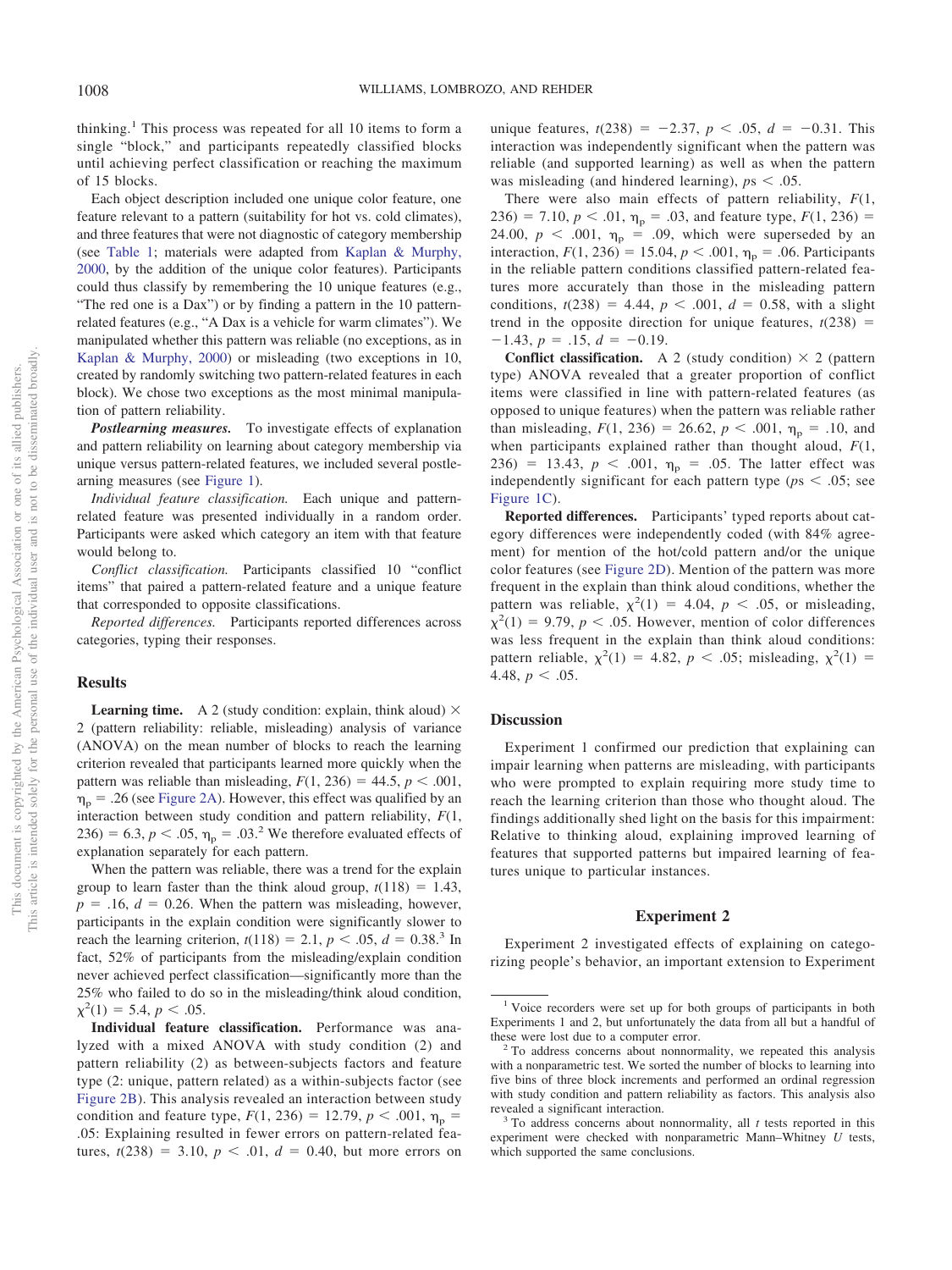| Unique features | Pattern-related features  |              | Irrelevant features |       |
|-----------------|---------------------------|--------------|---------------------|-------|
| Color           | Cold/warm climate         | Transmission | Seat covers         | Doors |
|                 |                           | Dax          |                     |       |
| Blue            | Drives on glaciers        | Manual       | Cloth               | Two   |
| Silver          | Made in Norway            | Automatic    | Vinyl               | Two   |
| Purple          | Used in mountain climbing | Automatic    | Vinyl               | Four  |
| Red             | Heavily insulated         | Manual       | Vinyl               | Four  |
| Yellow          | Has treads                | Manual       | Cloth               | Two   |
|                 |                           | Kez          |                     |       |
| Cyan            | Drives in jungles         | Manual       | Vinyl               | Four  |
| Magenta         | Made in Africa            | Manual       | Cloth               | Four  |
| Olive           | Has wheels                | Automatic    | Cloth               | Two   |
| Maroon          | Lightly insulated         | Manual       | Vinyl               | Two   |
| Lime            | Used on safaris           | Automatic    | Vinyl               | Two   |

| ravit i                                                     |  |  |  |
|-------------------------------------------------------------|--|--|--|
| Stimuli From the Reliable Pattern Condition in Experiment 1 |  |  |  |

<span id="page-3-0"></span>Table 1

*Note.* In the misleading pattern conditions, a pair of pattern-related features was randomly switched across the Dax and Kez categories in each block.

1 and past work on explanation in categorizing novel objects [\(Williams & Lombrozo, 2010\)](#page-8-4). Because behavior is arguably explained in terms of unique features [\(Malle, 2011;](#page-7-18) [Master,](#page-7-19) [Markman, & Dweck, 2012\)](#page-7-19) more readily than is the category membership of objects, finding an impairment here would bolster the evidence that explaining drives people toward broad patterns at the expense of idiosyncratic particulars.

Experiment 2 also went beyond Experiment 1 in comparing effects of generating explanations during study to a control condition in which participants anticipated having to later gen-



<span id="page-3-1"></span>*Figure 2.* (A) Average learning time from Experiment 1 as a function of study condition and pattern type. (B) Average accuracy in classifying individual features after training. (C) Proportion of pattern-consistent classifications for conflict items after training. (D) Explicitly reported differences across categories. Error bars correspond to 1 standard error of the mean in each direction.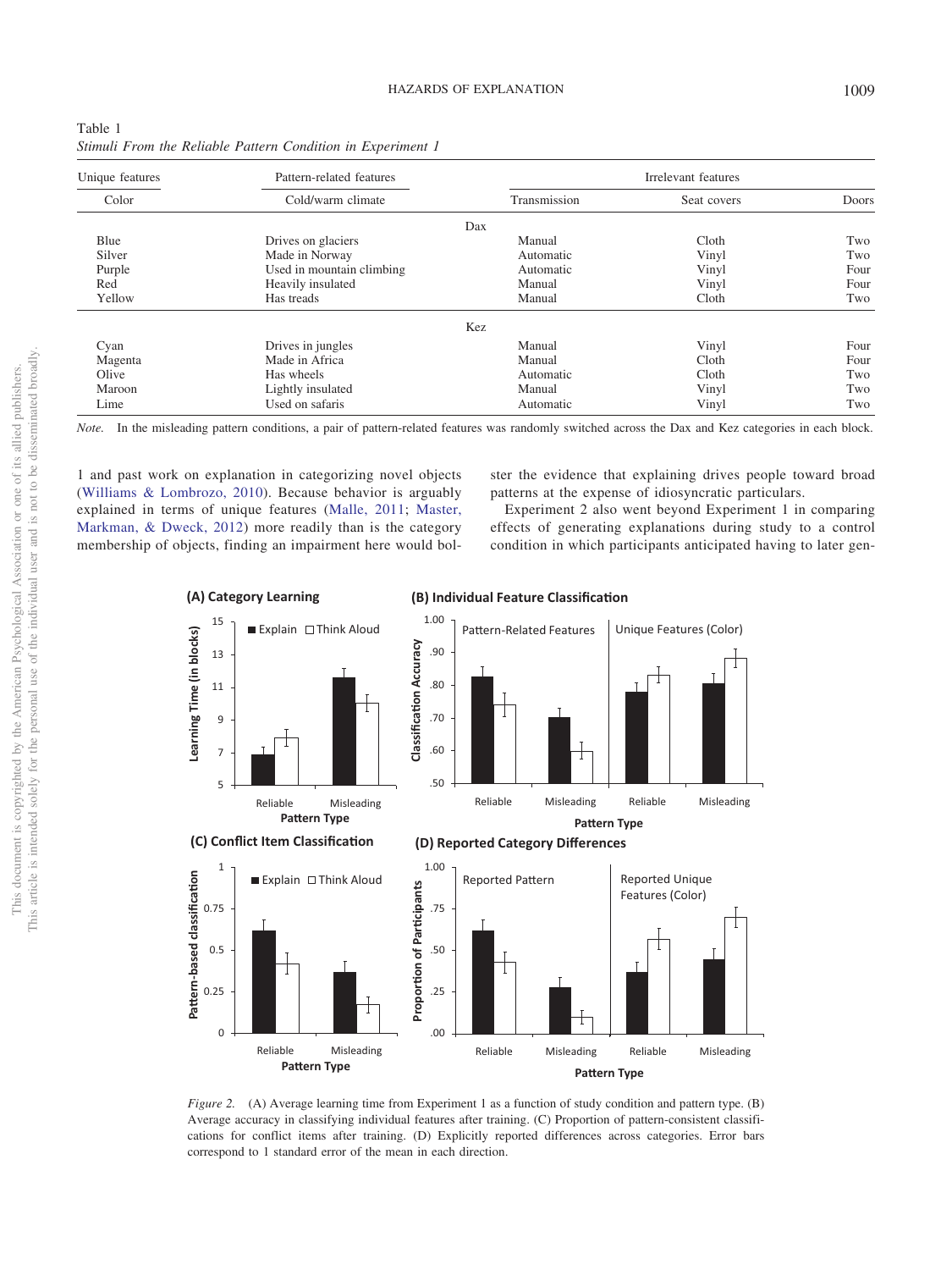erate explanations. Expectations about the viability of explanations were thus matched while manipulating the degree to which participants explained during study. In addition, learning was evaluated by examining errors during a learning session of fixed time, avoiding the variability generated by learning to criterion.

#### **Method**

Participants. Participants were 164 undergraduates and members of the University of California Berkeley community who participated in exchange for pay or course credit.

### **Materials and procedure.**

*Learning phase.* Participants were instructed to learn whether each of 10 hypothetical individuals rarely or frequently donated to charities (see [Figure 3\)](#page-4-0). Explain participants were told to explain each individual's behavior during study, whereas control participants were told that they would explain each individual's behavior at a later point. Participants then read a description of each individual and had 10 s to judge whether the individual rarely or frequently donated before receiving the correct answer and studying the individual for another 10 s. This process was repeated five times for each of the 10 individuals, with learning assessed by the proportion of errors over these trials.

Each description included the person's (ostensible) picture, name, and age, as well as a personality descriptor (e.g., friendly) and two additional features, college major and geographic location, which were not correlated with behavior (see [Table 2\)](#page-5-0). The unique picture and name supported perfect predictions concerning behavior (e.g., "Laura rarely donates"), and the age and personality features conformed to patterns that correlated with behavior (e.g., "Younger people rarely [frequently] donate," "People with extraverted traits rarely [frequently] donate").<sup>4</sup> Using two patterns (age



<span id="page-4-0"></span>*Figure 3.* Schematic representation of the learning task from Experiment 2. Steps 1–2 were repeated for each of the 10 items in each block, and each block was repeated five times.

and personality) created a more complex learning context than in Experiment 1, which involved a single pattern. In the reliable patterns conditions, the patterns involving age and personality correlated perfectly with behavior. In the misleading patterns conditions, each pattern involved two exceptions.

#### **Results**

Learning error was computed as the proportion of errors made during the learning phase, and was analyzed with an ANOVA that included study condition (2: explain, control) and pattern reliability (2: reliable, misleading) as between-subjects factors. This analysis revealed more errors in the misleading patterns conditions than the reliable patterns conditions,  $F(1, 160) = 32.41, p < .001$ ,  $\eta_{\rm p} = .25$ , as well as the critical interaction between study condition and pattern reliability,  $F(1, 160) = 4.63$ ,  $p < .05$ ,  $\eta_p = .03$ (see [Figure 4A\)](#page-6-0). Explaining had no significant effect on errors when the patterns were reliable,  $t(75) = 0.35$ ,  $p = .73$ ,  $d = 0.08$ , but increased errors when the patterns were misleading,  $t(85)$  =  $2.50, p < .05, d = 0.54.$ 

To examine whether errors in the explain condition resulted from overgeneralizing patterns to exceptions, we performed an additional ANOVA on errors in the misleading patterns condition that considered two additional within-subjects factors: item type, where items were identified as pattern-consistent if the individual's behavior conformed to the age and personality patterns, and as exceptions if not (see [Figure 4B\)](#page-6-0), and learning block (see [Figure](#page-6-0) [4C\)](#page-6-0). The inclusion of item type and learning block did not alter the key finding that explaining increased errors relative to control,  $F(1, 83) = 5.12, p < .05, \eta_p = .06$ . However, there was additionally a main effect of learning block,  $F(4, 80) = 37.42$ ,  $p < .001$ , with errors decreasing over time; a main effect of item type, *F*(1,  $83$ ) = 16.45,  $p < .001$ ,  $\eta_p = .32$ , with more errors for exceptions; and a (marginal) interaction between study condition and item type,  $F(1, 83) = 3.82$ ,  $p = .054$ ,  $\eta_p = .04$ : Participants in the explain condition made significantly more errors than those in the control condition for exception items,  $F(1, 83) = 5.12$ ,  $p < .05$ ,  $n_p$  = .06 (this difference was significant by Block 2,  $p < .05$ , and was still significant in Block 5,  $p < .05$ ), with a similar but nonsignificant trend for pattern-consistent items,  $F(1, 83) = 1.44$ ,  $p = .23$ ,  $\eta_p = .02$ . We speculate that participants prompted to explain did not outperform control participants on patternconsistent items because they may have switched between patterns (age vs. personality) in the face of exceptions instead of abandoning patterns altogether.

#### **Discussion**

Experiment 2 replicated the key prediction that explaining can impair learning when patterns are misleading, extending the finding from Experiment 1 to a novel domain, a new measure of learning, and a different control condition. The analysis of error types suggests that explaining impaired learning through rapidly formed overgeneralizations that persisted in the face of repeated counterevidence.

<sup>4</sup> The direction of the association between age, personality, and behavior was counterbalanced across conditions, but this manipulation had no effect and is not discussed further.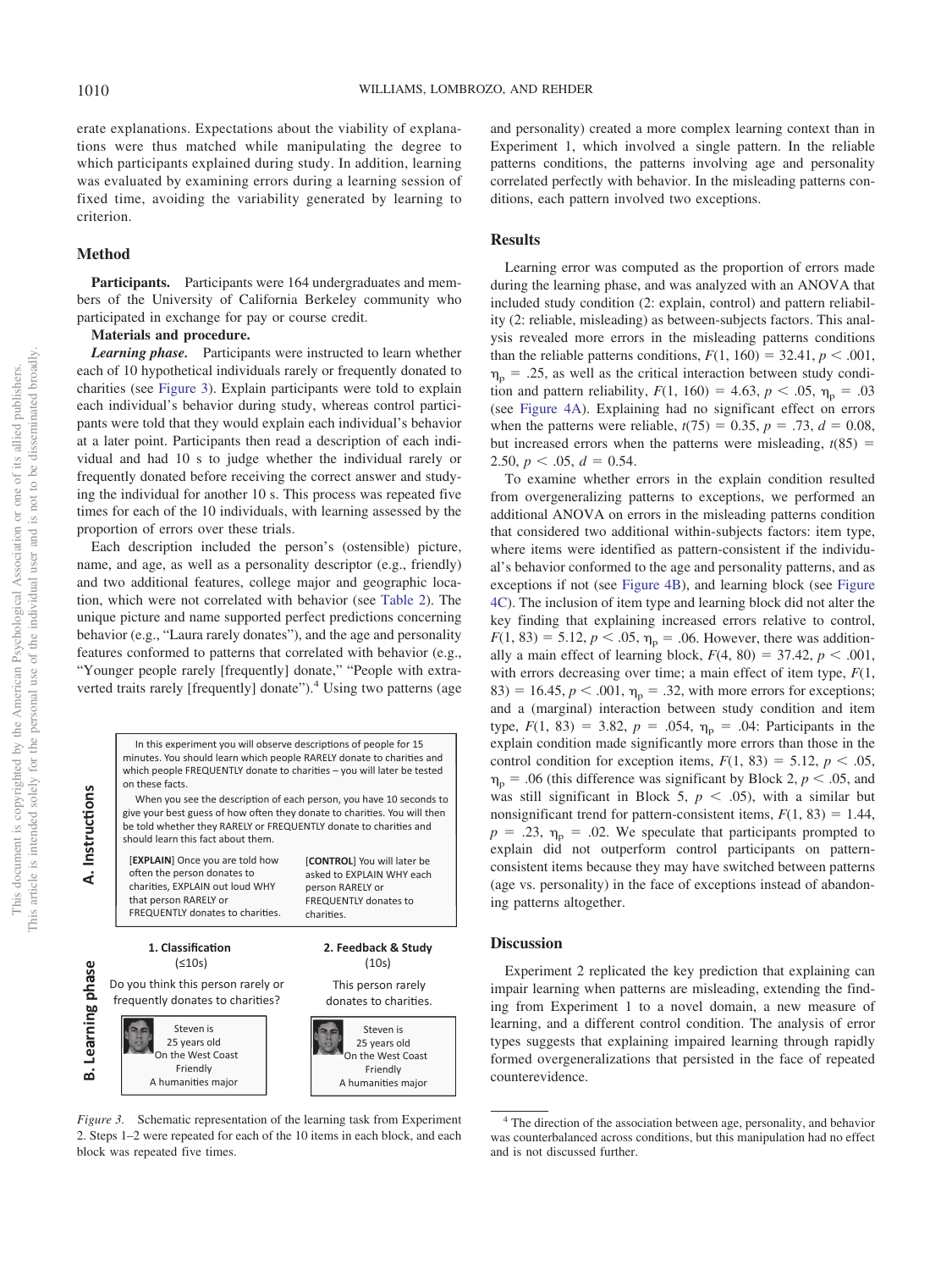<span id="page-5-0"></span>

| Table 2 |                           |  |
|---------|---------------------------|--|
|         | Stimuli From Experiment 2 |  |

| Unique features |         | Pattern-related features |                                                               |                  | Irrelevant features |  |  |
|-----------------|---------|--------------------------|---------------------------------------------------------------|------------------|---------------------|--|--|
| Picture         | Name    | Age                      | Personality                                                   | A graduate of a  | Living on the       |  |  |
|                 |         |                          | Rarely donates to charities (frequently donates to charities) |                  |                     |  |  |
|                 | Laura   | $30\,$                   | Dominating                                                    | Science major    | East Coast          |  |  |
| O               | Steven  | 25                       | Friendly                                                      | Humanities major | <b>West Coast</b>   |  |  |
| <b>R</b>        | Jessica | 32                       | Boastful                                                      | Science major    | <b>West Coast</b>   |  |  |
| C               | Janet   | 26                       | Self-assured                                                  | Science major    | East Coast          |  |  |
| E               | Kevin   | 23                       | Energetic                                                     | Humanities major | West Coast          |  |  |
|                 |         |                          | Frequently donates to charities (rarely donates to charities) |                  |                     |  |  |
| <b>P</b>        | Joseph  | 37                       | Cautious                                                      | Science major    | <b>East Coast</b>   |  |  |
| E               | Josh    | 47                       | Discreet                                                      | Humanities major | <b>West Coast</b>   |  |  |
| 25              | Karen   | 39                       | Studious                                                      | Science major    | <b>West Coast</b>   |  |  |
| C               | Anna    | 45                       | Self-conscious                                                | Humanities major | <b>West Coast</b>   |  |  |
|                 | Sarah   | 42                       | Quiet                                                         | Science major    | East Coast          |  |  |

*Note.* In the misleading patterns conditions, the age and picture of the fourth and eighth individuals were switched, as were the personality features of the fifth and 10th individuals.

#### **General Discussion**

Our findings reveal the double-edged nature of explanation. Although explaining can be beneficial, it can also make learners vulnerable to overgeneralizations when categorizing artifacts (Experiment 1) or behaviors (Experiment 2), and for measures of both learning speed (Experiment 1) and learning accuracy (Experiment 2). In Experiment 1, explainers more accurately learned patternrelated features and less accurately learned unique features than those who thought aloud. In Experiment 2, explainers were especially inaccurate when it came to categorizing exceptions, and this effect emerged early in learning and persisted throughout training. These findings suggest that explainers focused on features that supported patterns at the expense of idiosyncratic information about individual items, and that they perseverated in seeking or applying broad patterns despite evidence against their generality.

Just as visual illusions shed light on the mechanisms by which visual perception is so often accurate, our findings shed light on why explanation is so often beneficial. In particular, our findings suggest that explaining "why?" recruits evaluative criteria for what constitutes a good explanation, directing learners to seek broad patterns that can accommodate what is being explained (see also [Lombrozo, 2012;](#page-7-20) [Williams & Lombrozo, 2010\)](#page-8-4). Explaining can therefore support the remarkable human capacity to discover patterns and construct generalizations from sparse observations, but this capacity has associated risks: disregarded exceptions and overgeneralization.

Our findings also rule out the idea that explaining simply increases attention or processing to yield global improvements, and can help make sense of the seemingly disjointed set of negative effects of explanation reviewed in the introduction. For example, relative to instructions to remember examples, explanation promotes analogical transfer at the expense of memory [\(Needham & Begg, 1991\)](#page-7-8), and this effect makes sense if explaining highlights broad patterns over individual exam-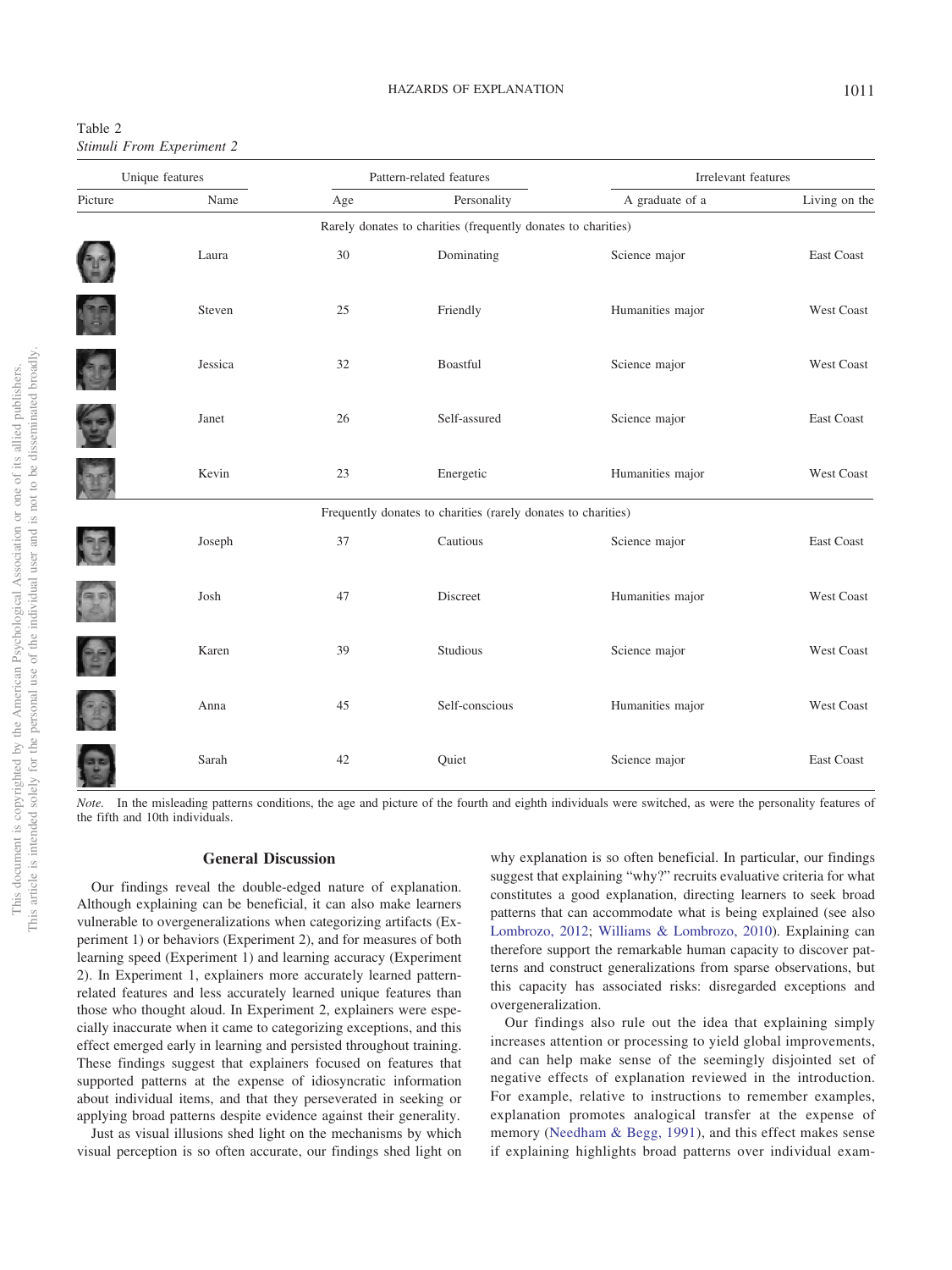



<span id="page-6-0"></span>*Figure 4.* (A) Average proportion of errors during learning for Experiment 2 as a function of study condition and pattern type. (B) Errors during learning for the misleading patterns condition as a function of study condition and item type. (C) Errors from the misleading patterns condition for pattern-consistent and exception items as a function of learning block number. Error bars correspond to 1 standard error of the mean in each direction.

ples. Similarly, explaining could encourage learners to invoke causal mechanisms over particular observations in justifying causal claims [\(Kuhn & Katz, 2009\)](#page-7-9) because doing so relates what is being explained to broader regularities. Finally, explaining could encourage learners to draw generalizations over conceptual rather than procedural aspects of a domain when the content of what they are explaining is conceptual [\(Berthold et](#page-7-10) [al., 2011\)](#page-7-10).

Our finding that explanation can promote erroneous overgeneralizations goes beyond these previous results in isolating a prediction of our account, but additionally suggests that effects of explanation are not a simple consequence of directing limited attention or processing to the target of a particular study prompt (e.g., memory, causal mechanisms, or conceptual knowledge) at the expense of alternatives (e.g., relational structure, covariation, or procedural knowledge). Nothing about the content of our explanation prompts highlighted broad patterns over properties of individuals. If anything, a prompt to explain the category membership or behavior of a specific instance could have directed attention or processing to the particulars of that instance. Instead, the results support our proposal that explaining "why?" is inherently linked to patterns, with the content of the question potentially affecting the nature of the patterns considered (e.g., whether they involve conceptual or procedural regularities; see also [Williams &](#page-8-6) [Lombrozo, 2013\)](#page-8-6).

Our account also predicts conditions under which explanation should have minimal effects. For example, explanation prompts could have no effect when learners can successfully identify and apply broad generalizations without explaining (e.g., because they receive rich and effective instruction) or when learners lack the requisite knowledge to generate reasonable hypotheses about underlying patterns (for related discussion, see [Matthews & Rittle-](#page-7-21)[Johnson, 2009;](#page-7-21) [Rittle-Johnson, 2006\)](#page-7-22).

In their search for patterns, participants who explained could have recruited a host of well-documented processes, including verbal reasoning (e.g., [Meissner & Memon, 2002;](#page-7-23) [Schooler, 2002\)](#page-7-24) and analogical comparison [\(Gentner, 2010\)](#page-7-25), or triggered a more explicit and deliberative [\(Mathews et al., 1989\)](#page-7-16), analytic and rule-based [\(Ashby & Maddox, 2005;](#page-7-14) [Shanks & St. John, 1994\)](#page-7-26), or intentional [\(Dienes et al., 1991;](#page-7-27) [Reber, 1989\)](#page-7-28) mode of learning. Given our closely matched study conditions, it is likely that these processes and strategies were also triggered in participants in control conditions, if to a lesser degree. Our account is not in conflict with these views concerning cognitive mechanisms or architectures, but instead suggests that if explanation did recruit these mechanisms or systems, it was in the service of finding broad patterns, and it is this feature of explanation that explains our results.

Although we specifically designed conditions conducive to an explanation impairment using feature lists in a laboratory context, a range of real-world situations involve similarly sparse observations and unreliable patterns. For example, explaining a single (potentially unrepresentative) observation can generate the kinds of beliefs that underlie stereotypes [\(Risen, Gilovich, & Dunning,](#page-7-29)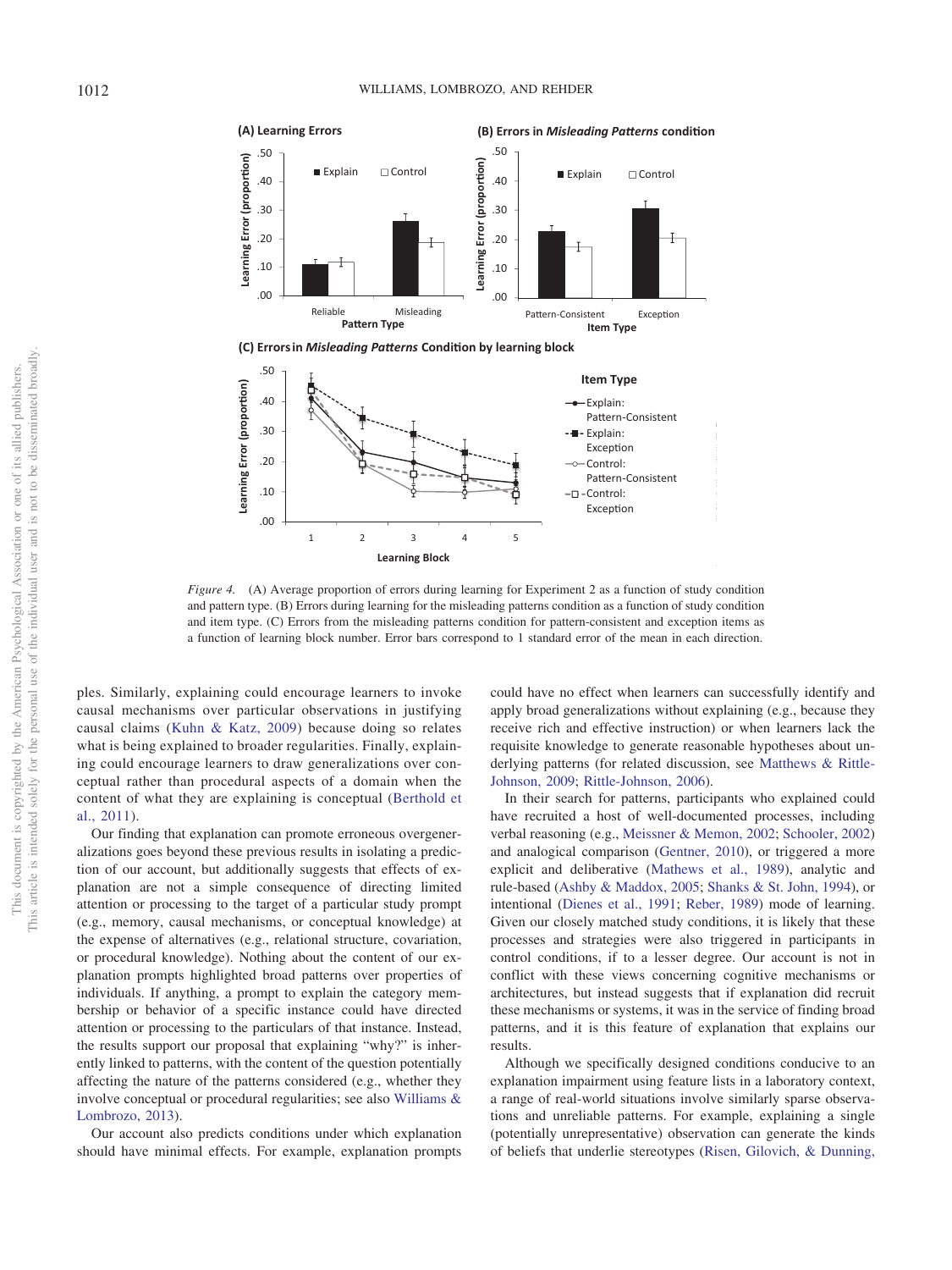<span id="page-7-26"></span>[2007\)](#page-7-29), and trying to explain chance events could reinforce superstitious beliefs or conspiracy theories. Future work can investigate these hazards of explanation, and additionally aim to reconcile them with cases where explaining exceptions is useful in discovering novel regularities, as when anomalies presage scientific theory change [\(Chinn & Brewer, 1993;](#page-7-30) [Kuhn, 1962\)](#page-7-31) or guide children's causal learning [\(Legare, Gelman, & Wellman, 2010\)](#page-7-32).

Finally, we should note that ignoring exceptions may sometimes help learning. For example, when there is substantial variability in observations, exceptions could erroneously lead learners away from noisy but reliable patterns. Moreover, there are many settings, such as those in mathematics and science education, where explaining has proven beneficial, for which the benefits of erring on the side of overgeneralization can outweigh minor costs. Providing a unified account of the positive and negative effects of explanation can not only help avoid the hazards of explanation, but also maximize and extend its benefits, whether in everyday, educational, or scientific contexts.

#### **References**

- <span id="page-7-1"></span>Amsterlaw, J. A., & Wellman, H. M. (2006). Theories of mind in transition: A microgenetic study of the development of false belief understanding. *Journal of Cognition and Development, 7,* 139 –172. [doi:](http://dx.doi.org/10.1207/s15327647jcd0702_1) [10.1207/s15327647jcd0702\\_1](http://dx.doi.org/10.1207/s15327647jcd0702_1)
- <span id="page-7-14"></span>Ashby, F. G., & Maddox, W. T. (2005). Human category learning. *Annual Review of Psychology, 56,* 149 –178. [doi:10.1146/annurev.psych.56](http://dx.doi.org/10.1146/annurev.psych.56.091103.070217) [.091103.070217](http://dx.doi.org/10.1146/annurev.psych.56.091103.070217)
- <span id="page-7-10"></span>Berthold, K., Röder, H., Knörzer, D., Kessler, W., & Renkl, A. (2011). The double-edged effects of explanation prompts. *Computers in Human Behavior, 27,* 69 –75. [doi:10.1016/j.chb.2010.05.025](http://dx.doi.org/10.1016/j.chb.2010.05.025)
- <span id="page-7-3"></span>Chi, M. T. H. (2000). Self-explaining: The dual processes of generating inference and repairing mental models. In R. Glaser (Ed.), *Advances in Instructional Psychology: Vol. 5. Education design and cognitive sciences* (pp. 161–238). Mahwah, NJ: Erlbaum.
- <span id="page-7-2"></span>Chi, M. T. H. (2009). Active– constructive–interactive: A conceptual framework for differentiating learning activities. *Topics in Cognitive Science, 1,* 73–105. [doi:10.1111/j.1756-8765.2008.01005.x](http://dx.doi.org/10.1111/j.1756-8765.2008.01005.x)
- <span id="page-7-4"></span>Chi, M. T. H., de Leeuw, N., Chiu, M.-H., & LaVancher, C. (1994). Eliciting self-explanations improves understanding. *Cognitive Science, 18,* 439 – 477.
- <span id="page-7-30"></span>Chinn, C. A., & Brewer, W. F. (1993). The role of anomalous data in knowledge acquisition: A theoretical framework and implications for science instruction. *Review of Educational Research*, 63, 1-49. [doi:](http://dx.doi.org/10.3102/00346543063001001) [10.3102/00346543063001001](http://dx.doi.org/10.3102/00346543063001001)
- <span id="page-7-27"></span>Dienes, Z., Broadbent, D., & Berry, D. C. (1991). Implicit and explicit knowledge bases in artificial grammar learning. *Journal of Experimental Psychology: Learning, Memory, and Cognition, 17,* 875– 887. [doi:](http://dx.doi.org/10.1037/0278-7393.17.5.875) [10.1037/0278-7393.17.5.875](http://dx.doi.org/10.1037/0278-7393.17.5.875)
- <span id="page-7-6"></span>Fiske, S. T., & Taylor, S. E. (1984). *Social cognition*. New York, NY: Random House.
- <span id="page-7-0"></span>Fonseca, B., & Chi, M. T. H. (2010). The self-explanation effect: A constructive learning activity. In R. Mayer & P. Alexander (Eds.), *The handbook of research on learning and instruction* (pp. 270 –321). New York, NY: Routledge.
- <span id="page-7-11"></span>Friedman, M. (1974). Explanation and scientific understanding. *Journal of Philosophy, 71,* 5–19. [doi:10.2307/2024924](http://dx.doi.org/10.2307/2024924)
- <span id="page-7-25"></span>Gentner, D. (2010). Bootstrapping the mind: Analogical processes and symbol systems. *Cognitive Science, 34,* 752–775. [doi:10.1111/j.1551-](http://dx.doi.org/10.1111/j.1551-6709.2010.01114.x) [6709.2010.01114.x](http://dx.doi.org/10.1111/j.1551-6709.2010.01114.x)
- <span id="page-7-7"></span>Gigerenzer, G. (2004). Fast and frugal heuristics: The tools of bounded

rationality. In D. J. Koehler & N. Harvey (Eds.), *Blackwell handbook of judgment and decision making* (pp. 62– 88). Malden, MA: Blackwell. [doi:10.1002/9780470752937.ch4](http://dx.doi.org/10.1002/9780470752937.ch4)

- <span id="page-7-17"></span>Kaplan, A. S., & Murphy, G. L. (2000). Category learning with minimal prior knowledge. *Journal of Experimental Psychology: Learning, Memory, and Cognition, 26,* 829 – 846. [doi:10.1037/0278-7393.26.4.829](http://dx.doi.org/10.1037/0278-7393.26.4.829)
- <span id="page-7-12"></span>Kitcher, P. (1981). Explanatory unification. *Philosophy of Science, 48,* 507–531. [doi:10.1086/289019](http://dx.doi.org/10.1086/289019)
- <span id="page-7-13"></span>Kitcher, P. (1989). Explanatory unification and the causal structure of the world. In P. Kitcher & W. C. Salmon (Eds.), *Minnesota Studies in the* Philosophy of Science, Vol. 13. Scientific explanation (pp. 410-505). Minneapolis: University of Minnesota Press.
- <span id="page-7-9"></span>Kuhn, D., & Katz, J. (2009). Are self-explanations always beneficial? *Journal of Experimental Child Psychology, 103,* 386 –394. [doi:10.1016/](http://dx.doi.org/10.1016/j.jecp.2009.03.003) [j.jecp.2009.03.003](http://dx.doi.org/10.1016/j.jecp.2009.03.003)
- <span id="page-7-31"></span>Kuhn, T. (1962). *The structure of scientific revolutions*. Chicago, IL: University of Chicago Press.
- <span id="page-7-32"></span>Legare, C. H., Gelman, S. A., & Wellman, H. M. (2010). Inconsistency with prior knowledge triggers children's causal explanatory reasoning. *Child Development, 81,* 929 –944. [doi:10.1111/j.1467-8624.2010](http://dx.doi.org/10.1111/j.1467-8624.2010.01443.x) [.01443.x](http://dx.doi.org/10.1111/j.1467-8624.2010.01443.x)
- <span id="page-7-5"></span>Lombrozo, T. (2006). The structure and function of explanations. *Trends in Cognitive Sciences, 10,* 464 – 470. [doi:10.1016/j.tics.2006.08.004](http://dx.doi.org/10.1016/j.tics.2006.08.004)
- <span id="page-7-20"></span>Lombrozo, T. (2012). Explanation and abductive inference. In K. J. Holyoak & R. G. Morrison (Eds.), *Oxford handbook of thinking and* reasoning (pp. 260-276), Oxford, England: Oxford University Press.
- <span id="page-7-15"></span>Love, B. C. (2002). Comparing supervised and unsupervised category learning. *Psychonomic Bulletin & Review, 9,* 829 – 835. [doi:10.3758/](http://dx.doi.org/10.3758/BF03196342) [BF03196342](http://dx.doi.org/10.3758/BF03196342)
- <span id="page-7-18"></span>Malle, B. F. (2011). Attribution theories: How people make sense of behavior. In D. Chadee (Ed.), *Theories in social psychology* (pp. 72–95). Malden, MA: Wiley-Blackwell.
- <span id="page-7-19"></span>Master, A., Markman, E. M., & Dweck, C. S. (2012). Thinking in categories or along a continuum: Consequences for children's social judgments. *Child Development, 83,* 1145–1163. [doi:10.1111/j.1467-8624](http://dx.doi.org/10.1111/j.1467-8624.2012.01774.x) [.2012.01774.x](http://dx.doi.org/10.1111/j.1467-8624.2012.01774.x)
- <span id="page-7-16"></span>Mathews, R. C., Buss, R. R., Stanley, W. B., Blanchard-Fields, F., Cho, J. R., & Druhan, B. (1989). Role of implicit and explicit processes in learning from examples: A synergistic effect. *Journal of Experimental Psychology: Learning, Memory, and Cognition, 15,* 1083–1100. [doi:](http://dx.doi.org/10.1037/0278-7393.15.6.1083) [10.1037/0278-7393.15.6.1083](http://dx.doi.org/10.1037/0278-7393.15.6.1083)
- <span id="page-7-21"></span>Matthews, P. G., & Rittle-Johnson, B. (2009). In pursuit of knowledge: Comparing self-explanations, concepts, and procedures as pedagogical tools. *Journal of Experimental Child Psychology, 104,* 1–21. [doi:](http://dx.doi.org/10.1016/j.jecp.2008.08.004) [10.1016/j.jecp.2008.08.004](http://dx.doi.org/10.1016/j.jecp.2008.08.004)
- <span id="page-7-23"></span>Meissner, C. A., & Memon, A. (2002). Verbal overshadowing: A special issue exploring theoretical and applied issues. *Applied Cognitive Psychology, 16,* 869 – 872. [doi:10.1002/acp.928](http://dx.doi.org/10.1002/acp.928)
- <span id="page-7-8"></span>Needham, D. R., & Begg, I. M. (1991). Problem-oriented training promotes spontaneous analogical transfer: Memory-oriented training promotes memory for training. *Memory & Cognition, 19,* 543–557. [doi:](http://dx.doi.org/10.3758/BF03197150) [10.3758/BF03197150](http://dx.doi.org/10.3758/BF03197150)
- <span id="page-7-28"></span>Reber, A. S. (1989). Implicit learning and tacit knowledge. *Journal of Experimental Psychology: General, 118,* 219 –235. [doi:10.1037/0096-](http://dx.doi.org/10.1037/0096-3445.118.3.219) [3445.118.3.219](http://dx.doi.org/10.1037/0096-3445.118.3.219)
- <span id="page-7-29"></span>Risen, J. L., Gilovich, T., & Dunning, D. (2007). One-shot illusory correlations and stereotype formation. *Personality and Social Psychology Bulletin, 33,* 1492–1502. [doi:10.1177/0146167207305862](http://dx.doi.org/10.1177/0146167207305862)
- <span id="page-7-22"></span>Rittle-Johnson, B. (2006). Promoting transfer: The effects of direct instruction and self-explanation. *Child Development, 77,* 1–15. [doi:10.1111/j](http://dx.doi.org/10.1111/j.1467-8624.2006.00852.x) [.1467-8624.2006.00852.x](http://dx.doi.org/10.1111/j.1467-8624.2006.00852.x)
- <span id="page-7-24"></span>Schooler, J. W. (2002). Verbalization produces a transfer inappropriate processing shift. *Applied Cognitive Psychology, 16,* 989 –997. [doi:](http://dx.doi.org/10.1002/acp.930) [10.1002/acp.930](http://dx.doi.org/10.1002/acp.930)